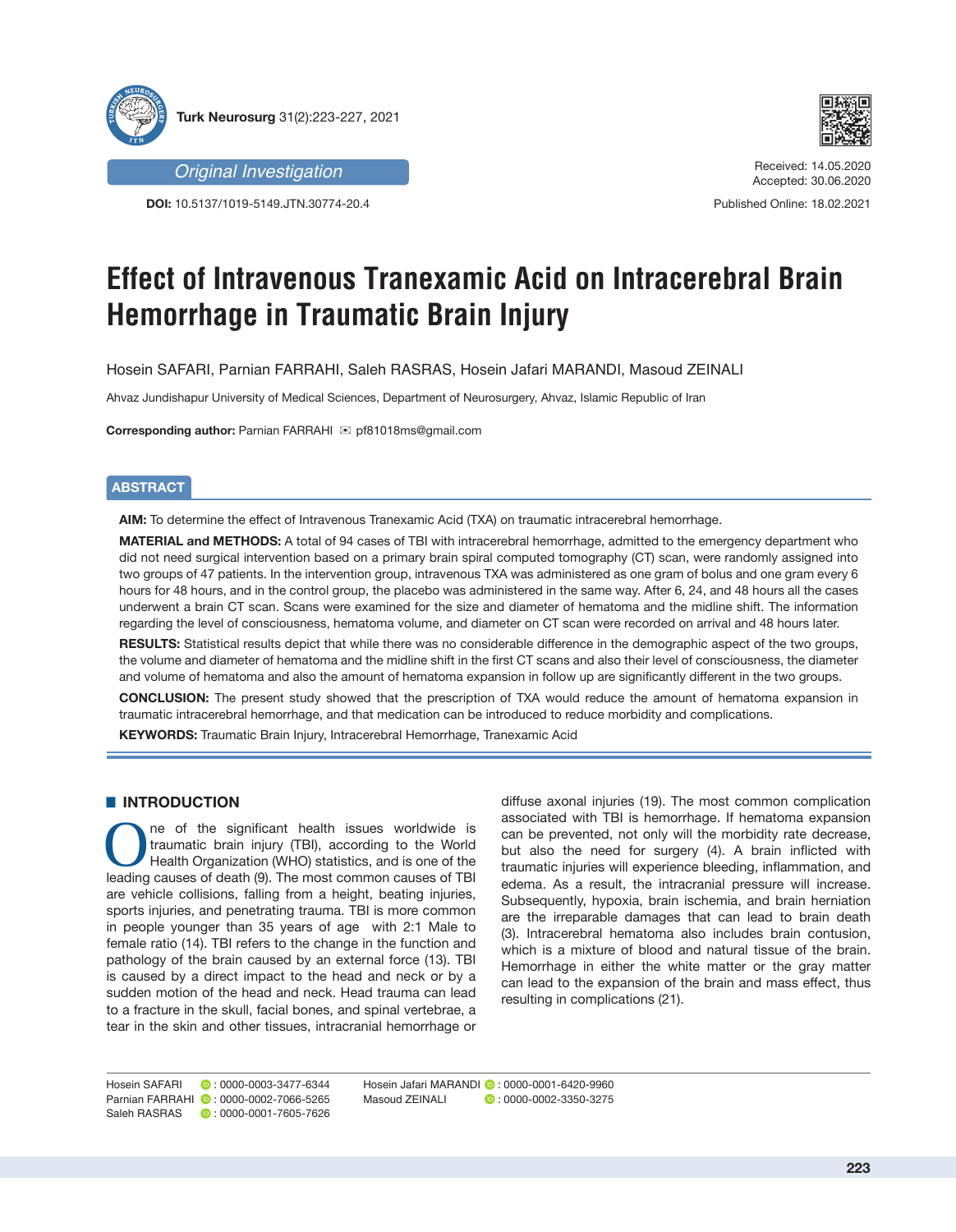Surgical operations serve to save lives, relieve symptoms, and prevent complications. In cases of large hematoma, mass effect, impending brain herniation, pressure on the brain stem, or hydrocephalus, surgery is the top priority (2,15). With respect to small hematomas or minor neurological deficits medication can be used as treatment. In recent decades there have been numerous interventional studies on medical treatment of brain damage (7). Tranexamic acid (TXA) is an antifibrinolytic agent used for the reduction of bleeding in different surgical operations. Previous studies have revealed that TXA decreases bleeding and lessens the need for blood transfusion without bringing about any serious side effects (1,18). This article aimed to evaluate the effect of TXA on the fate of TBI-induced intracerebral hemorrhage.

#### █ **MATERIAL and METHODS**

The current study is a prospective, double-blind, randomized clinical trial in which patients with intracerebral hemorrhage, following TBI, who did not require surgical intervention, were enrolled. This study was approved by Ahvaz Jundishapur University of Medical Sciences Ethics Committee (IR. AJUMS. RES.1398.533). Informed consent was obtained from the patients or those accompanying the patient after explaining the procedure and its purpose.

Inclusion criteria in the current study were the presence of intracerebral hemorrhage, which did not indicate surgery in the initial computed tomography (CT) scan, and being between 16 to 65 years of age.

Exclusion criteria were patients with GCS of 3, patients requiring surgery for hematoma evacuation in the initial CT scan upon arrival, being under 16 or over 65 years of age, having macroscopic hematuria, history of anticoagulant medication, active vascular thrombosis or a history of it, hypercoagulative state, congenital or acquired hypercoagulopathy, history of vascular disease, valvular heart disease, renal failure, diabetes mellitus, being pregnant or breastfeeding, having a history of an allergic reaction to TXA, history of seizure or brain stroke, and patients' or relatives objection. The indications for a surgical operation following the assessment of the CT scans were intracerebral hemorrhage volume over 50 CC, intracerebral hemorrhage in frontal and temporal lobe with volume over 20 CC and GCS score 6-8 and midline shift of 5 mm or more or cisternal compression, progressive neurological deterioration referable to a lesion, medically refractory intracranial hypertension, or mass effect on CT scans.

The study was performed in the department of neurosurgery, Jundishapur University of Medical Sciences. Ninety-four cases of intracerebral hemorrhage following TBI who had been admitted to the Neurosurgery Emergency Ward of the hospital who did not meet exclusion criteria were randomly (using random number table) divided into two groups of 47 patients. Initially, the demographic information, including age, sex, and level of consciousness upon arrival, were recorded. The patients in the intervention group received the initial dosage of 1 gram TXA within the first 3 hours of admission, followed by 1 gram every 6 hours for 48 hours. In the control group, saline was administered as a placebo in the same manner; 6, 24, and

48 hours after starting injections**.** The patients in the 2 groups underwent a spiral brain CT scan and were evaluated for any change in the diameter and volume of the hematoma and also for any midline shift shown in the initial CT scans and the last CT scans. Furthermore, the patients were checked for their level of consciousness from the time they were admitted to when they were discharged.

Data are presented as mean  $\pm$  standard deviation for quantitative variables and frequency and percentage for qualitative variables. Data were analyzed using SPSS version 16.0 (SPSS, Chicago, IL) with Mann–Whitney and Chi-Square tests.

#### █ **RESULTS**

In the present study, in both control and intervention groups, the number of men was more than women, about 4-5 times more. Also, the average age of both groups was about 36 years, and was not significantly different between the intervention and control (Table I).

As can be seen in Table II, hematomas are measured in terms of width, length, height, and volume in both intervention and control groups. In the first CT scan, the results of the hematoma dimensions were similar in both groups and did not differ significantly in any of the width, length, height, and volume items. In the CT on Time 24, as is indicated in Table II, there is a significant increase of hematoma compared to the intervention group (p<0.05) similar to the second CT results, and in the last CT scan, the hematoma was significantly lesser in length ( $p=0.09$ ), height ( $p=0.04$ ), and volume ( $p=0.01$ ) in the intervention group compared to the control. It was also observed in the control group, that the dimensions of the hematoma in the second and last CT scan had a notable increase in volume whereas this alteration did not occur in the intervention group. The dimension of the hematoma in the second CT did not change significantly compared to the last CT (Table II).

When evaluating hematoma growth rates between the first and last CT scans, it was noted that the mean volume change in the intervention group was significantly lower than in the control group; hematoma growth was  $1.17 \pm 2.53$  ml in the intervention group and  $6.85 \pm 11.77$  ml in the control group. This difference is statistically significant (p=0.002). The occurrence of hematoma expansion was noted in 14 patients in the intervention group and 17 patients in the control group. This difference regarding the occurrence of hematoma expansion between the two groups was not statistically significant (p=0.66).

Another item evaluated in the current experiment was midline shift in brain CT scan. An increase of less than 1 mm in midline shift can be seen between the first, second and last CT scan of both groups (this increase is higher in the control group), while this change is negligible and not significant. Also, betweengroups comparison of the midline shift in the first and next two CT scans was not significantly different (Table III).

In the intervention group, 1 case and in the control group 4 cases required surgical intervention based on follow up CT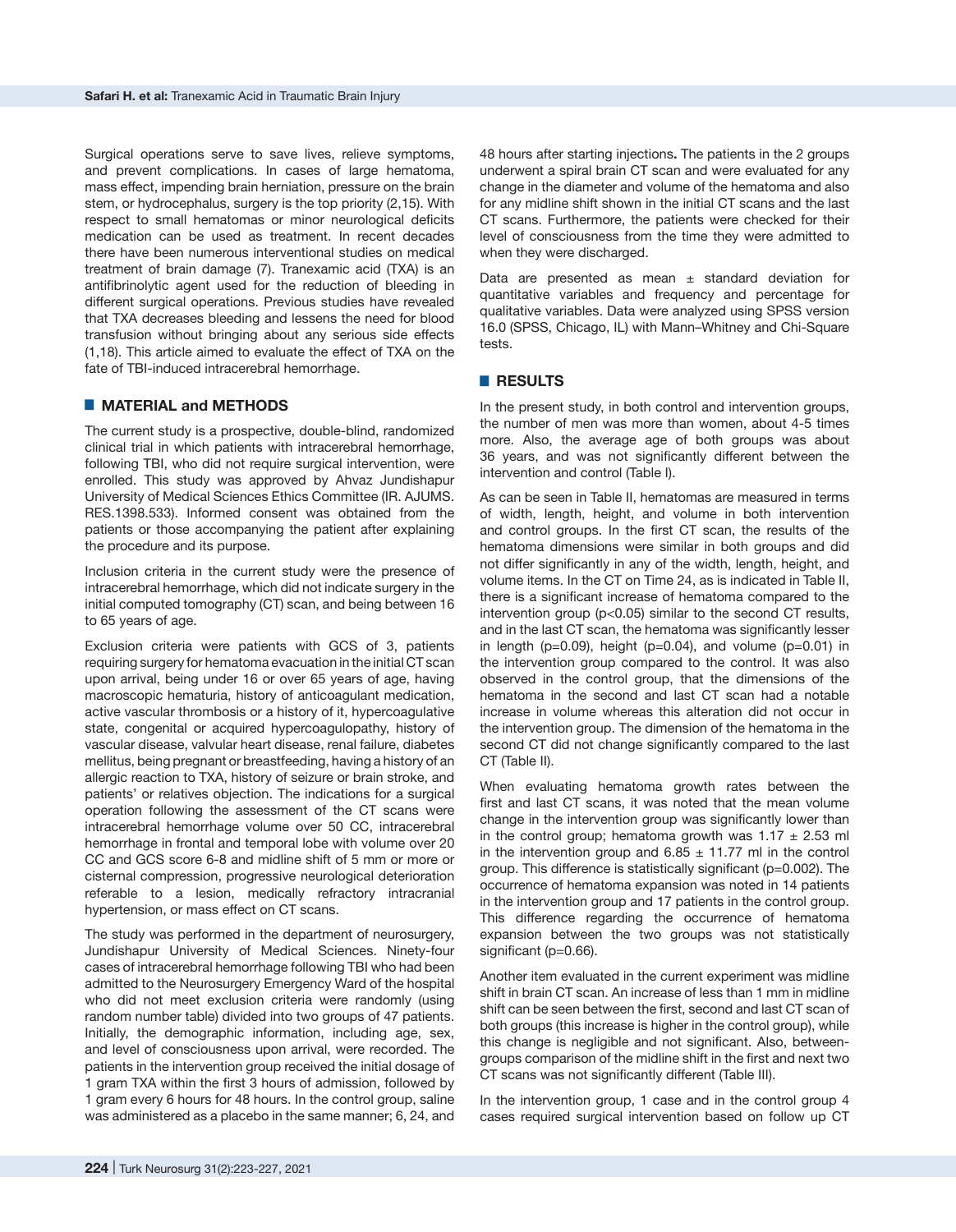scans, but this difference was not statistically significant  $(p=0.36)$ .

Examination of patient consciousness based on GCS in both groups revealed an increase in scores of about 11 to 14 from admission to discharge. The level of consciousness was not significantly different between the two groups at the time of admission (p=0.91), after 24 hours (p=0.53) and at the time of discharge (p=0.49) (Table IV).

# █ **DISCUSSION**

TXA is an antifibrinolytic agent used for the reduction of bleeding in different surgical operations. It serves as an antifibrinolytic by blockading the lysine binding sites of plasminogen molecules and preventing plasminogen transformation to plasmin. As a result, this prevented [fibrin](https://en.wikipedia.org/wiki/Fibrin) degradation and preserved the framework of fibrin matrix structure. Previous studies have revealed that TXA decreases bleeding and lessens the need for blood transfusion without

**Table I:** Demographic Information of the Intervention and Control **Groups** 

| <b>Intervention</b><br><b>Groups</b> |    | Control                                     | р    |  |
|--------------------------------------|----|---------------------------------------------|------|--|
| Male                                 | 40 | 38                                          |      |  |
| Female                               |    |                                             | 0.78 |  |
| Age                                  |    | $36.2 \pm 15.1$ years $36.4 \pm 14.1$ years | 0.94 |  |

causing any severe side effects (10,18). In cases of severe traumatic bleeding, early administration (within 3 hours) of TXA reduces the possibility of death by acute blood loss (5).

In this study, the effects of TXA on intracerebral hemorrhage due to TBI were analyzed. Demographic data, level of consciousness upon admission, hematoma diameters, volume, and midline shift in the first CT scans of the intervention and control groups showed no significant differences. While the occurrences of hematoma expansion and surgical intervention did not show any significant difference between the two groups, the hematoma diameters and volume in the second and last CT scans were significantly different between the two groups. The researchers in the present study have proved that TXA can reduce the amount of hematoma growth in traumatic intracerebral hemorrhage during 24 hours. No noteworthy differences in level of consciousness upon discharge, improvement in consciousness, and midline shift in the last CT scans were indicated regarding TXA consumption. Thus, although TXA can prevent an increase in the size of the hematoma, the clinical results do not show significant changes from admission to discharge.

Yutthakasemsunt et al. reported a 9% reduction in progressive intracranial hemorrhage and also a reduction in death and unfavorable outcomes in patients with moderate to severe TBI who received TXA, but these changes were not statistically significant (22). Jokar et al., in a double-blind study, examined the effect of TXA in reducing hematoma expansion in patients with traumatic intracerebral hemorrhage. Forty-eight hours after admission, the mean increase in hematoma volume in

**Table II:** Hematoma Diameter Difference in the Initial, 24 Hours Later and Discharge in the Intervention and Control Groups

| First CT (Time 0) |                 | CT at 24 Hours |      | CT at 48 Hours      |                 |      |                     |                 |      |
|-------------------|-----------------|----------------|------|---------------------|-----------------|------|---------------------|-----------------|------|
| <b>Hematoma</b>   | Intervention    | Control        | p    | <b>Intervention</b> | Control         | p    | <b>Intervention</b> | Control         | p    |
| Width (mm)        | $15.1 \pm 7.3$  | $15.4 \pm 7.9$ | 0.83 | $16.3 \pm 2.3$      | $19.0 \pm 8.3$  | 0.09 | $16.3 \pm 7.8$      | $19.4 \pm 11.1$ | 0.11 |
| Length (mm)       | $18.7 \pm 8.5$  | $19.3 \pm 9.3$ | 0.74 | $19.6 \pm 11.1$     | $23.6 \pm 12.3$ | 0.04 | $20.1 \pm 9.5$      | $24.9 \pm 13.3$ | 0.04 |
| Height (mm)       | $22.3 \pm 11.3$ | $23.1 \pm 9.7$ | 0.71 | $23.4 \pm 8.8$      | $28.3 \pm 12.1$ | 0.04 | $23.4 \pm 11.8$     | $29 \pm 14.1$   | 0.04 |
| Volume (ml)       | $5.0 \pm 6$     | $5.2 \pm 5.4$  | 0.85 | $6.0 \pm 9.3$       | $12.3 \pm 11.8$ | 0.01 | $6.2 + 7.4$         | $12.1 \pm 14.2$ | 0.01 |

**Table III:** Midline Shift Difference Between the Intervention and Control Groups at the First, Second and Last CT Scan

| Groups                       | Intervention     | Control          |      |
|------------------------------|------------------|------------------|------|
| Midline Shift at the Time 0  | $0.4 + 0.9$ mm   | $0.3 \pm 0.8$ mm | 0.63 |
| Midline Shift at the Time 24 | $0.6 \pm 1.0$    | $0.8 + 3.1$      | 0.62 |
| Midline Shift at the Time 48 | $0.6 \pm 1.8$ mm | $0.9 + 2.3$ mm   | 0.40 |

**Table IV:** Level of Consciousness in the Intervention and Control Groups Upon Admission, 24 Hours Later and Discharge

| Groups             | <b>Intervention</b> | <b>Control</b> |      |
|--------------------|---------------------|----------------|------|
| GCS upon admission | $11.1 \pm 2.9$      | $11.1 \pm 3.0$ | 0.91 |
| GCS upon Time 24   | $12.3 \pm 1.8$      | $11.1 + 2.6$   | 0.53 |
| GCS upon discharge | $14.1 \pm 1.6$      | $13.9 \pm 1.9$ | 0.49 |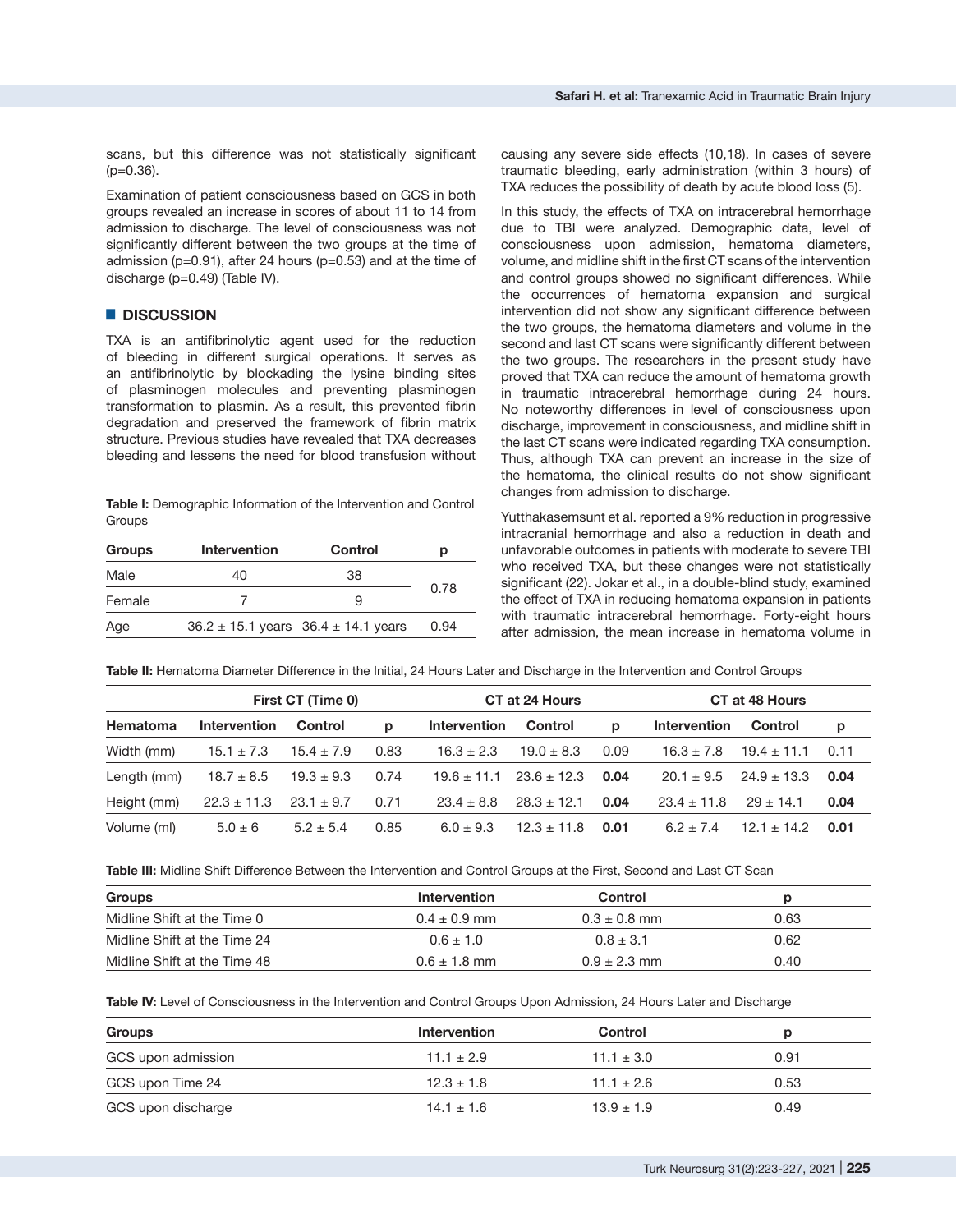the intervention group was significantly lower than the control group (p=0.04) (12). In a study by Perel et al., the effect of TXA on a hematoma in traumatic brain patients was investigated. This study showed that the use of TXA in the intervention group reduced the hematoma volume and mortality compared to the control group (16). In their study, the amount of hematoma in the intervention group was significantly lower than the control group, which is in line with the results of our study. Zehtabchi et al. in a systematic review, based on data collected from studies using TXA for traumatic brain hemorrhage, concluded that in the group treated with TXA, the amount of intracranial hemorrhage progression was lower than the group that did not receive TXA, but the improvement of clinical outcomes was statistically non-significant (23) which is consistent with the results of the present study. In a study by Fakharian et al. the effect of low doses of TXA on hematoma caused by TBI was evaluated, and it can be concluded that growth of posttraumatic hemorrhagic lesions did not show a significant difference between the two groups (8) which is inconsistent with the results of the present study. Tabesh et al., in a clinical trial study, examined the effect of TXA on various types of cerebral hemorrhage in brain trauma. In this study, they evaluated 190 patients with brain traumas and concluded that the effect of TXA infusion in patients with TBI was more dependent on the location and type of lesion, and its effects were more pronounced in patients with brain contusion (11). This result is consistent with the present study. The CRASH-3 trial reported that following TBI, mortality and morbidity are significantly lower in patients receiving TXA. It was stated that the early administration of TXA (within 3 hours) could be more effective. Such methods are more effective in the treatment of mild and moderate cases of TBI rather than in severe cases (6). In a systematic review and meta-analysis, Weng et al. suggested that, in addition to the reduction of mortality rate and neurological complications, brain hematoma expansion in the recipients of TXA are significantly lower. The earlier the administration of TXA treatment, the smaller the size of hematoma will be (20). The aforementioned studies are in correlation with our study regarding hematoma growth. In the present study, even though the occurrence of expansion did not differ, the final hematoma volume and the amount of expansion were significantly lower in the TXA group.

In the present study, consciousness in the patients from both groups upon admission, after 24 hours and discharge was monitored. Data suggests there was no significant difference in the level of consciousness between the two groups at admission, after 24 hours and on discharge. Furthermore, after dividing patients into subgroups based on mild, moderate, and severe TBI (based on GCS upon admission), there was still no notable difference in the level of consciousness at admission and on discharge and improvement of consciousness. The importance of such categorization is because of the effectiveness of TXA in mild and moderate cases of a traumatic brain hemorrhage in studies reported recently (6).

Some studies state that TXA was effective in recovery of the level of consciousness (6,20), which is contrary to our findings. This difference can be due to the sample size and follow-up

time. Further studies are warranted to arrive at a conclusion. Furthermore, it should be noted that in this study, the level of consciousness upon discharge from the hospital is a dependent variable on the patient condition and time of discharge. There are pre-required levels of consciousness for patient discharge. Therefore, in a sense, it is not a perfect variable for reviewing the recovery of the level of consciousness. Besides, no follow up was done after discharge resulting in a short follow up time for assessing the level of consciousness. It is more practical to assess the levels of consciousness based on specific time intervals for a more extended period, even after discharge. Also, other types of morbidity, such as neurological deficits were neither documented in this study nor other studies in the **literature** 

The necessity for surgery presented itself for 4 cases in the control group and 1 case in the intervention group. Statistically speaking, such difference is minor, but from a different perspective, it could be suggested that TXA in TBI hemorrhage cases can help in the prevention of hematoma expansion, and as a result, the need for surgery is lessened. Further investigation in future studies with a larger sample size is recommended. Meanwhile, it should be noted that the midline shift has not been evaluated to date, and this marks a positive point of the present research, although the small sample size of the study can influence the conclusions. Thus the main limitation of the present study is the small sample size, which should be taken into consideration in future studies.

Previous studies have mostly focused on epidural hematoma and subdural hematoma, extensive contusions and looked at patients based on their GCS level, while the purpose of this paper was to focus on intraparenchymal hemorrhage including low and mild contusion, for the first time, taking into account the need for surgery and in the continuation of other studies. Also, in this study, we examined whether the above drug can reduce the need for surgery while other researchers have not mentioned this aspect**.**

## █ **CONCLUSION**

This study suggests that although the intravenous TXA has no impact on the occurrence of hematoma expansion, it can lead to less volume expansion and, eventually, smaller hematoma volume. TXA has no significant effect on the level of consciousness, morbidity, and overall outcome. Further studies are needed to evaluate the effect of TXA on the final results of traumatic intracerebral hemorrhage.

## █ **ACKNOWLEDGMENTS**

This study is a part of the specialty thesis of Parnian Farrahi and financially supported by the vice-chancellor of research affairs of the Ahvaz Jundishapur University of Medical Sciences.

The authors would like to thank of Golestan and Emam Hospital.